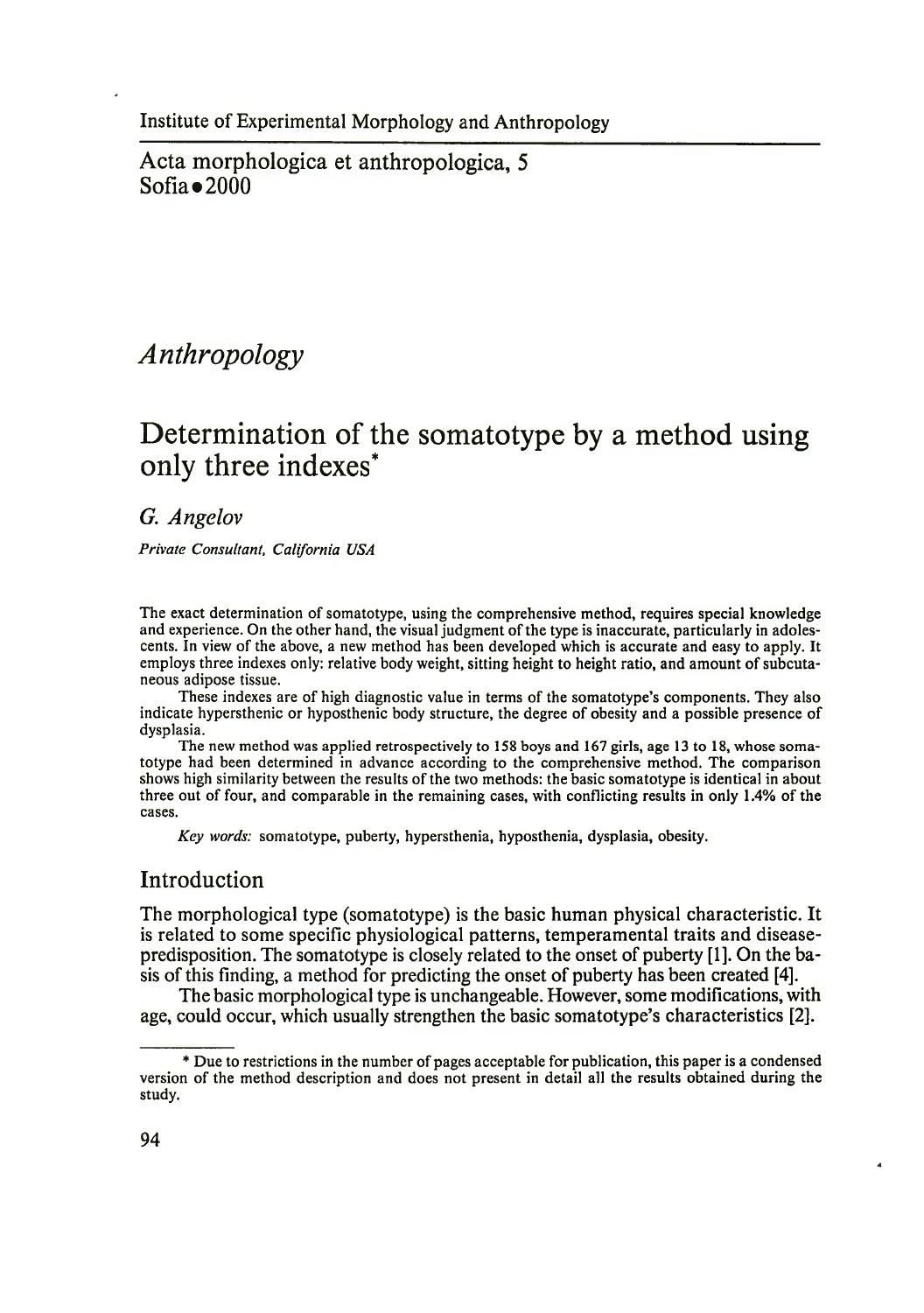There are a number of different classification systems of morphological types. That of Sheldon has been used in this work. The human body consists of derivatives of three embryonic layers: endodermal, mesodermal and ectodermal. On the basis of the prevailing presence of one or another constituent, Sheldon [8] describes three basic morphological types: endomorphic, mesomorphic and ectomorphic, and two mixed types; endo-mesomorphic and ecto-mesomorphic. The mesomorphic type, in its pure form, cannot be seen as often as the remaining two basic types. A balanced type can be observed, as well, in which neither of the basic types prevail.

### **Objectives**

The exact determination of somatotype, using the comprehensive method of investigation, requires 15-20 measurements, calculation of about 10-12 indexes and interpretation of the typological profile. That method is time consuming and requires special knowledge and experience. On the other hand, the visual judgment of somatotype, applied by school physicians, pediatricians, sport instructors, etc. is inaccurate, particularly in adolescents because of age-differences in the onset of puberty, as well as the dramatic changes in height, relative body weight and amount of subcutaneous adipose tissue during puberty [3, 5].

In view of the above, a new method for determining the somatotype has been developed. The method is accurate and easy to apply. It employs three indexes only:

— Relative body weight (Weight to Height ratio)

- Sitting height to Height ratio
- Amount of subcutaneous adipose tissue.

The new method was applied retrospectively to 158 boys and 167 girls from Sofia, Bulgaria, whose somatotype had been determined with the comprehensive method as a base line. The type of each individual was confirmed with the same method several years later.

It was found that the above indexes are of high diagnostic value in determining somatotype. They also indicate hypersthenic or hyposthenic body structure, the degree of obesity and a possible presence of dysplasia.

#### Description of the Method

There are four consecutive steps in evaluation of the somatotype of each individual:

- 1. Obtaining four anthropometric measures;
- 2. Calculating three indexes;
- 3. Determining the class of of each index;
- 4. Comparing the classes of two pairs of indexes.

First step: The anthropometric measurements are: height, sitting height, body weight, and skin fold thickness. A caliper, preferably with constant pressure, is used for measuring the skin folds. There are different methods of skin measurement. G. Baumann's method [6] was applied in our work since the other methods [7, 9] use skin folds, which are strongly related to the sexual differentiation and the latter method has a poor correlation to relative body weight index. Baumann measures three thoracic folds, two of them located mid-way between the spine and the scapula (right and left sides) and one — in the axillary line unilateral.

Second step: The following three indexes are calculated:

— Relative body weight;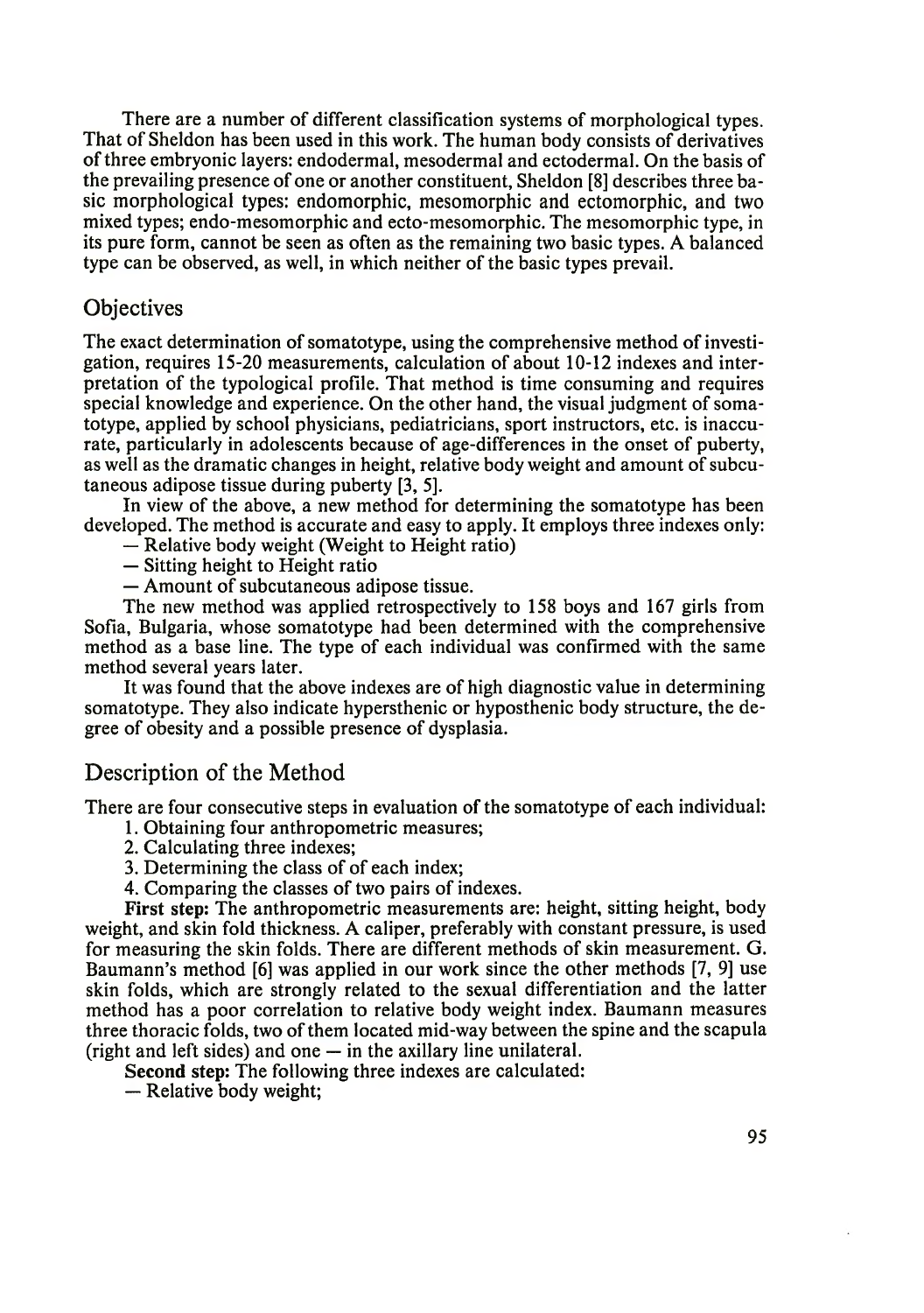— Sitting height / Height;

— Arithmetic mean of the three skin folds.

There are several methods for calculating relative body weight. Presenting the weight as a percentage of the stature (weight  $/$  height or weight  $/$  height<sup>2</sup>) is inappropriate because a length (height) or an area (height $^2$ ) are incomparable with a volume

(weight). The best equation is that of Hooton: height (cm) /  $\frac{3}{2}$  weight(kg) which elim-

inates the heterogenity of the components. Lower number of Hooton index indicates higher relative body weight and vice versa.

Third step: The classes of each index is determined by comparison with the standards for the respective population. If appropriate standards do not exist, the limit of the classes can be established on the basis of the group under investigation, providing that the group consists of a statistically acceptable number of people. Standard deviation (SD) is used to determine the limits of the classes as follows: Class  $-3$  = below  $-2.5$  SD; Class  $-2$  = from  $-2.5$  to  $-1.5$  SD; Class  $-1$  = from  $-$ 1.5 to  $-0.5$  SD; Class 0 (Zero) = from  $-0.5$  to  $+0.5$  SD, etc. Since the adipose tissue does not have a normal Gauss-Laplace distribution, the classes of this index are based on the percentiles as follows: 38% of all classes are included in Class Zero, 24% - in each of Class  $-1$  and Class  $+1$ . 5 - 6% - in each of Class  $-2$  and  $+2$ , and the remaining  $2 - 3\%$  - in Class  $-3$  or  $+3$ .

Fourth Step: The classes of the following two pairs of indexes are compared: *-First pair:* Relative body weight vs. Sitting height;



Fig. 1. Chart showing the type and the degree of endomorphism or ectomorphism (First Pair of indexes)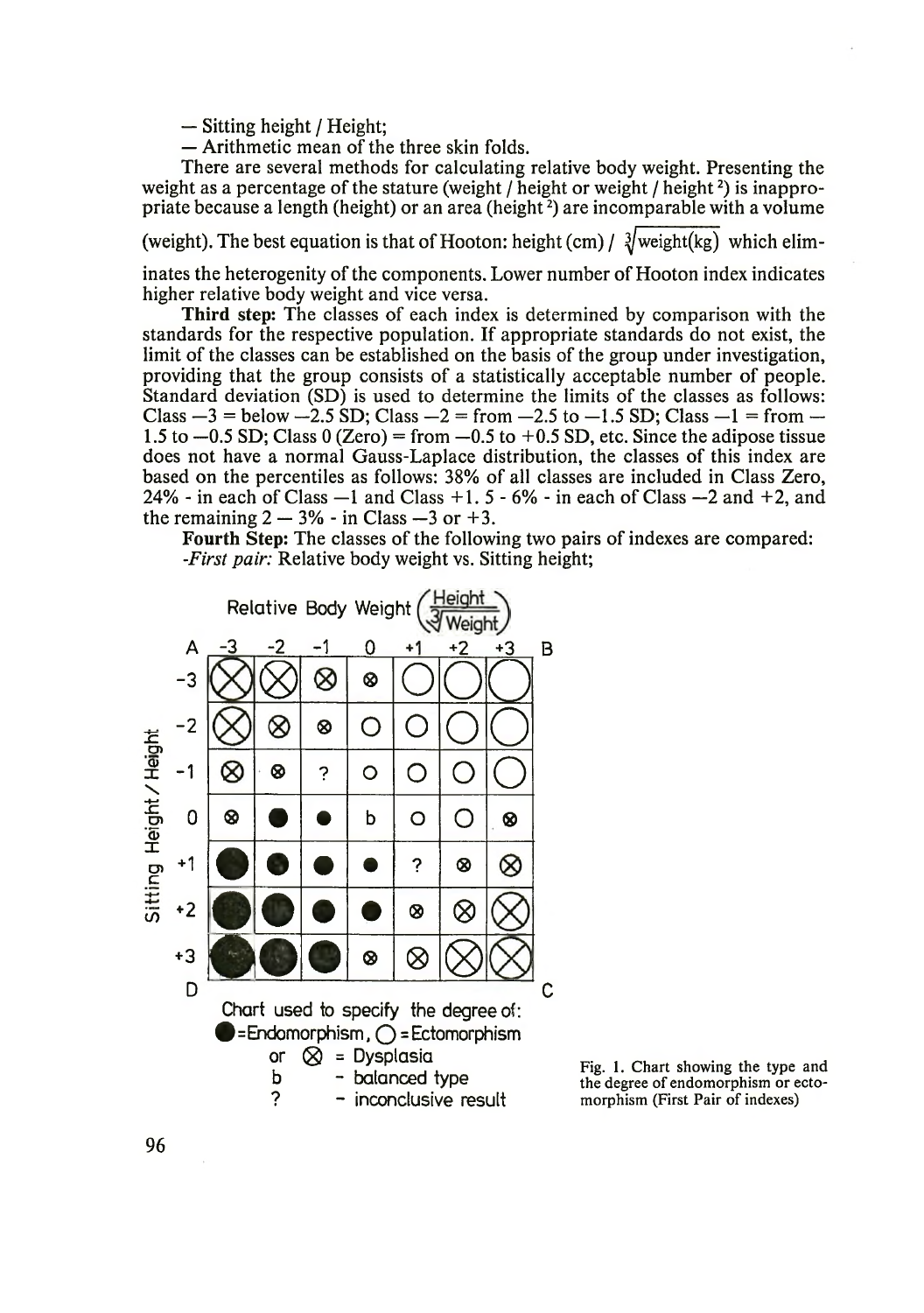*-Second pair:* Relative body weight vs. Adipose tissue.

A co-ordinate chart serves as a tool of comparison (one chart for each pair). Classes of one of the indexes are plotted along the x-axis and the classes of the other one — along the y-axis. The crossing point of classes of the two indexes is employed to determine the somatotype constituents.

The chart of the *First Pair* of indexes (Fig. 1) graphically shows the type and the degree of endomorphism (direction toward Point *D*), or ectomorphism (direction  $Point B$ ). Position in the middle square (*b)* indicates a balanced type, i.e. neither endomorphic nor ectomorphic derivatives prevail. The closer the position is to point  $D$  or  $B$ , the stronger is the degree of the respective somatotype component. Position in the squareslabelled with a question-mark indicate inconclusive results, i.e. one of the indexes is slightly on the endomorphic side, while the other



Fig. 2. Chart showing the type and the degree of mesomorphism or obesity (Second Pair of indexes)

one is on the ectomorphic side. Practically, individuals in such a position could be classified as belonging to the balanced type.

Positions closer to Point *A* or C indicate dysplasia. According to the typology, dysplastic is an individual, whose signs of endomorphism and ectomorphism are simultaneously strongly expressed, for example: an individual with high relative body weight and short sitting height. Dysplasia was established, in our investigation, in 14 out of 325 youngsters.

The chart of the *Second Pair,* i.e. relative body weight vs. adipose tissue (Fig. 2) indicates the degree of mesomorphism and obesity. A position in the diagonal *B-D* squares (marked *b)* shows a good balance between the mesomorphic elements, which are basically the skeleton and muscles, and the adipose tissue. However, positions closer to Point *D* indicate corpulent, hypersthenic body build, while those in the  $PointB$  neighbourhood are indicative of gracile, slender, hyposthenic body structure. A position closer to Point *A* expresses a stronger presence of the mesomorphic component, while those near Point C indicate obesity of different degree.

For better interpretation of somatotype, the position of each individual on both charts should be compared. If the mesomorphic component is strongly expressed while the other components, i.e. endomorphic and ectomorphic (Chart 1) are bal